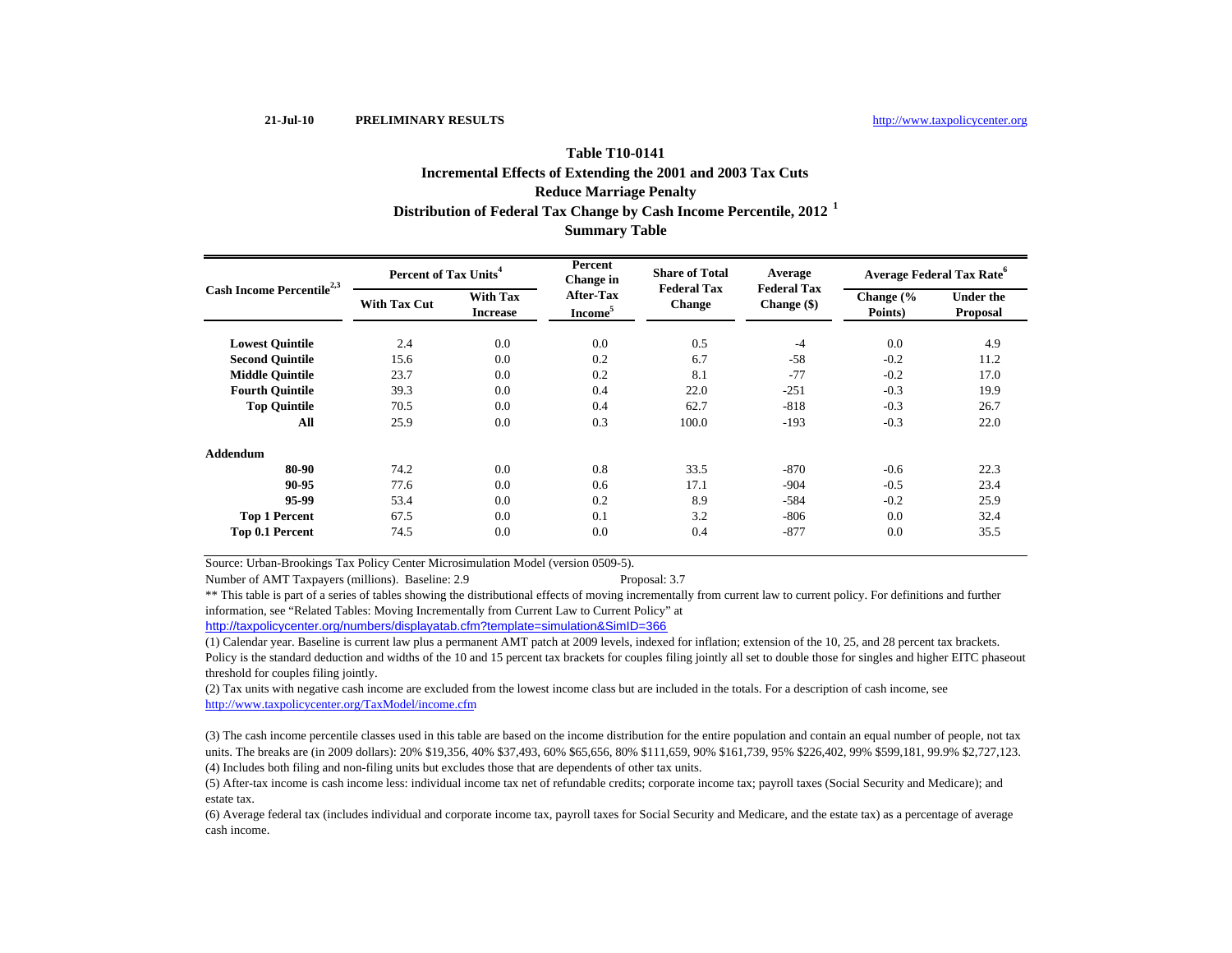# **Table T10-0141Incremental Effects of Extending the 2001 and 2003 Tax Cuts Reduce Marriage Penalty Distribution of Federal Tax Change by Cash Income Percentile, 2012 1 Detail Table**

| Cash Income Percentile <sup>2,3</sup> | Percent of Tax Units <sup>4</sup> |                                    | <b>Percent Change</b><br>in After-Tax | <b>Share of Total</b>               | <b>Average Federal Tax Change</b> |         | <b>Share of Federal Taxes</b> |                              |                      | <b>Average Federal Tax Rate</b> <sup>6</sup> |
|---------------------------------------|-----------------------------------|------------------------------------|---------------------------------------|-------------------------------------|-----------------------------------|---------|-------------------------------|------------------------------|----------------------|----------------------------------------------|
|                                       | <b>With Tax Cut</b>               | <b>With Tax</b><br><b>Increase</b> | Income <sup>3</sup>                   | <b>Federal Tax</b><br><b>Change</b> | <b>Dollars</b>                    | Percent | Change (%<br>Points)          | <b>Under the</b><br>Proposal | Change (%<br>Points) | <b>Under the</b><br>Proposal                 |
| <b>Lowest Quintile</b>                | 2.4                               | 0.0                                | 0.0                                   | 0.5                                 | $-4$                              | $-0.7$  | 0.0                           | 0.8                          | 0.0                  | 4.9                                          |
| <b>Second Quintile</b>                | 15.6                              | 0.0                                | 0.2                                   | 6.7                                 | $-58$                             | $-1.8$  | 0.0                           | 4.3                          | $-0.2$               | 11.2                                         |
| <b>Middle Quintile</b>                | 23.7                              | 0.0                                | 0.2                                   | 8.1                                 | $-77$                             | $-0.9$  | 0.0                           | 10.8                         | $-0.2$               | 17.0                                         |
| <b>Fourth Quintile</b>                | 39.3                              | 0.0                                | 0.4                                   | 22.0                                | $-251$                            | $-1.4$  | $-0.1$                        | 17.9                         | $-0.3$               | 19.9                                         |
| <b>Top Quintile</b>                   | 70.5                              | 0.0                                | 0.4                                   | 62.7                                | $-818$                            | $-1.1$  | 0.0                           | 66.1                         | $-0.3$               | 26.7                                         |
| All                                   | 25.9                              | 0.0                                | 0.3                                   | 100.0                               | $-193$                            | $-1.1$  | 0.0                           | 100.0                        | $-0.3$               | 22.0                                         |
| Addendum                              |                                   |                                    |                                       |                                     |                                   |         |                               |                              |                      |                                              |
| 80-90                                 | 74.2                              | 0.0                                | 0.8                                   | 33.5                                | $-870$                            | $-2.7$  | $-0.2$                        | 13.7                         | $-0.6$               | 22.3                                         |
| 90-95                                 | 77.6                              | 0.0                                | 0.6                                   | 17.1                                | $-904$                            | $-1.9$  | $-0.1$                        | 10.0                         | $-0.5$               | 23.4                                         |
| 95-99                                 | 53.4                              | 0.0                                | 0.2                                   | 8.9                                 | $-584$                            | $-0.7$  | 0.1                           | 15.8                         | $-0.2$               | 25.9                                         |
| <b>Top 1 Percent</b>                  | 67.5                              | 0.0                                | 0.1                                   | 3.2                                 | $-806$                            | $-0.1$  | 0.3                           | 26.6                         | 0.0                  | 32.4                                         |
| Top 0.1 Percent                       | 74.5                              | 0.0                                | 0.0                                   | 0.4                                 | $-877$                            | 0.0     | 0.2                           | 13.5                         | 0.0                  | 35.5                                         |

#### **Baseline Distribution of Income and Federal Taxes**

**by Cash Income Percentile, 2012 <sup>1</sup>**

| Cash Income Percentile <sup>2,3</sup> | Tax Units <sup>4</sup> |                     | Average                    | Average<br><b>Federal Tax</b> | Average After-                       | Average<br><b>Federal Tax</b> | <b>Share of Pre-</b><br><b>Tax Income</b> | <b>Share of Post-</b><br><b>Tax Income</b> | Share of<br><b>Federal Taxes</b> |
|---------------------------------------|------------------------|---------------------|----------------------------|-------------------------------|--------------------------------------|-------------------------------|-------------------------------------------|--------------------------------------------|----------------------------------|
|                                       | Number<br>(thousands)  | Percent of<br>Total | <b>Income</b><br>(Dollars) | Burden<br>(Dollars)           | Tax Income <sup>5</sup><br>(Dollars) | Rate <sup>6</sup>             | Percent of<br>Total                       | Percent of<br>Total                        | Percent of<br>Total              |
| <b>Lowest Quintile</b>                | 38,450                 | 24.4                | 11,600                     | 566                           | 11,034                               | 4.9                           | 3.7                                       | 4.6                                        | 0.8                              |
| <b>Second Quintile</b>                | 34,947                 | 22.2                | 28,852                     | 3,288                         | 25,564                               | 11.4                          | 8.4                                       | 9.6                                        | 4.3                              |
| <b>Middle Quintile</b>                | 31,868                 | 20.3                | 52,224                     | 8.978                         | 43,245                               | 17.2                          | 13.9                                      | 14.8                                       | 10.7                             |
| <b>Fourth Ouintile</b>                | 26,646                 | 16.9                | 88,978                     | 17,955                        | 71,022                               | 20.2                          | 19.8                                      | 20.3                                       | 17.9                             |
| <b>Top Quintile</b>                   | 23,298                 | 14.8                | 280,229                    | 75,746                        | 204.483                              | 27.0                          | 54.5                                      | 51.1                                       | 66.1                             |
| All                                   | 157,348                | 100.0               | 76,169                     | 16,966                        | 59,202                               | 22.3                          | 100.0                                     | 100.0                                      | 100.0                            |
| Addendum                              |                        |                     |                            |                               |                                      |                               |                                           |                                            |                                  |
| 80-90                                 | 11,720                 | 7.5                 | 138,385                    | 31,753                        | 106,632                              | 23.0                          | 13.5                                      | 13.4                                       | 13.9                             |
| 90-95                                 | 5,734                  | 3.6                 | 196,549                    | 46,932                        | 149.616                              | 23.9                          | 9.4                                       | 9.2                                        | 10.1                             |
| 95-99                                 | 4,655                  | 3.0                 | 345,574                    | 90,176                        | 255,399                              | 26.1                          | 13.4                                      | 12.8                                       | 15.7                             |
| <b>Top 1 Percent</b>                  | 1,190                  | 0.8                 | 1,825,188                  | 591,541                       | 1,233,647                            | 32.4                          | 18.1                                      | 15.8                                       | 26.4                             |
| Top 0.1 Percent                       | 120                    | 0.1                 | 8,367,274                  | 2,974,659                     | 5,392,615                            | 35.6                          | 8.4                                       | 6.9                                        | 13.4                             |

Source: Urban-Brookings Tax Policy Center Microsimulation Model (version 0509-5).

Number of AMT Taxpayers (millions). Baseline: 2.9

(1) Calendar year. Baseline is current law plus a permanent AMT patch at 2009 levels, indexed for inflation; extension of the 10, 25, and 28 percent tax brackets. Policy is the standard deduction and widths of the 10 and 15 percent tax brackets for couples filing jointly all set to double those for singles and higher EITC phaseout threshold for couples filing jointly.

(2) Tax units with negative cash income are excluded from the lowest income class but are included in the totals. For a description of cash income, see

http://www.taxpolicycenter.org/TaxModel/income.cfm

(3) The cash income percentile classes used in this table are based on the income distribution for the entire population and contain an equal number of people, not tax units. The breaks are (in 2009 dollars): 20% \$19,356, \$37,493, 60% \$65,656, 80% \$111,659, 90% \$161,739, 95% \$226,402, 99% \$599,181, 99.9% \$2,727,123.

(4) Includes both filing and non-filing units but excludes those that are dependents of other tax units.

(5) After-tax income is cash income less: individual income tax net of refundable credits; corporate income tax; payroll taxes (Social Security and Medicare); and estate tax.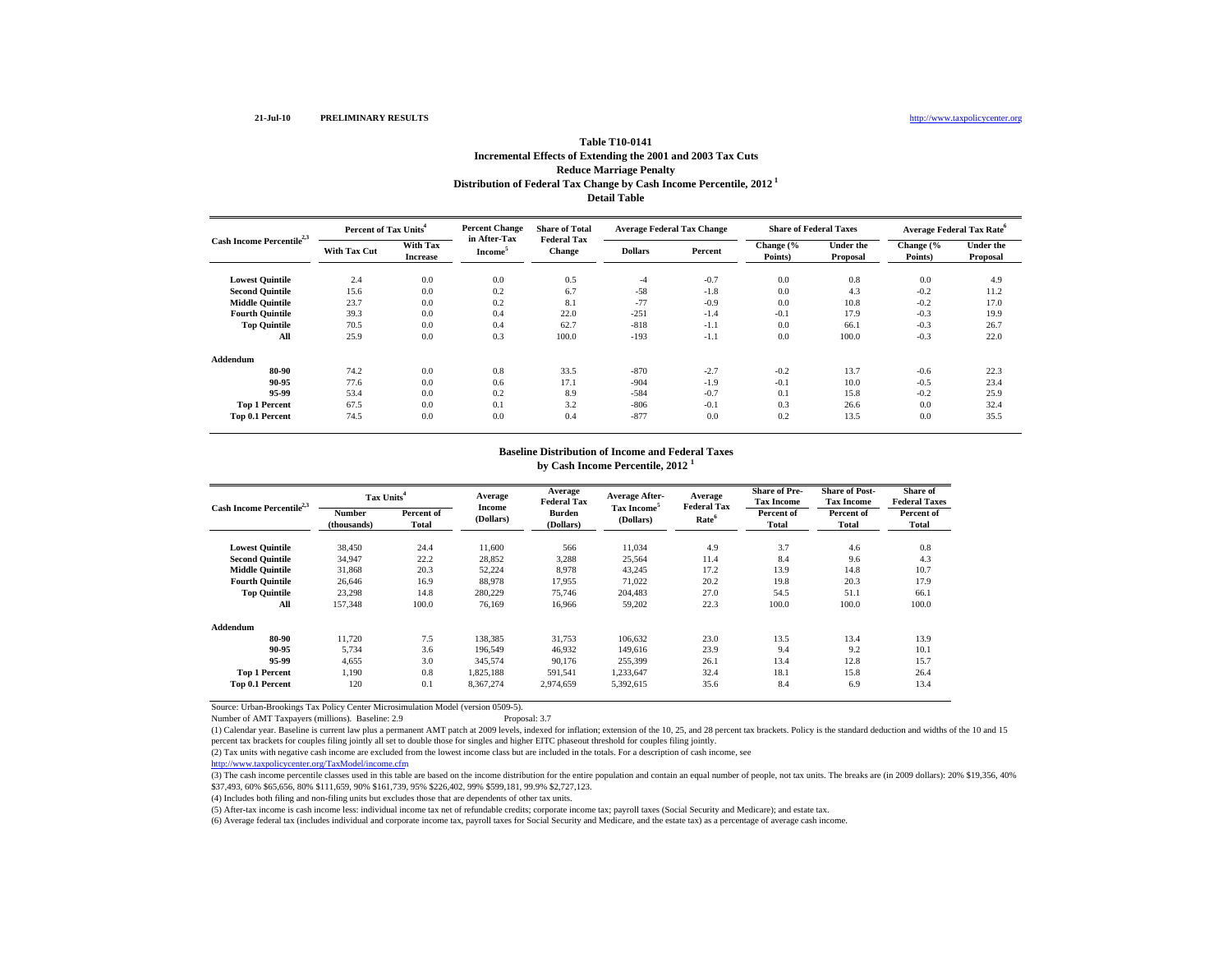# **Table T10-0141Incremental Effects of Extending the 2001 and 2003 Tax Cuts Reduce Marriage Penalty Distribution of Federal Tax Change by Cash Income Percentile Adjusted for Family Size, 2012 1 Detail Table**

| Cash Income Percentile <sup>2,3</sup> | Percent of Tax Units <sup>4</sup> |                             | <b>Percent Change</b><br>in After-Tax | <b>Share of Total</b>               | <b>Average Federal Tax Change</b> |         | <b>Share of Federal Taxes</b> |                              | <b>Average Federal Tax Rate</b> <sup>6</sup> |                              |
|---------------------------------------|-----------------------------------|-----------------------------|---------------------------------------|-------------------------------------|-----------------------------------|---------|-------------------------------|------------------------------|----------------------------------------------|------------------------------|
|                                       | <b>With Tax Cut</b>               | With Tax<br><b>Increase</b> | Income <sup>5</sup>                   | <b>Federal Tax</b><br><b>Change</b> | <b>Dollars</b>                    | Percent | Change (%<br>Points)          | <b>Under the</b><br>Proposal | Change (%<br>Points)                         | <b>Under the</b><br>Proposal |
| <b>Lowest Quintile</b>                | 5.2                               | 0.0                         | 0.2                                   | 2.2                                 | $-21$                             | $-9.2$  | 0.0                           | 0.3                          | $-0.2$                                       | 1.9                          |
| <b>Second Quintile</b>                | 18.2                              | 0.0                         | 0.3                                   | 7.4                                 | $-69$                             | $-2.7$  | $-0.1$                        | 3.1                          | $-0.3$                                       | 9.7                          |
| <b>Middle Quintile</b>                | 20.7                              | 0.0                         | 0.1                                   | 5.5                                 | $-54$                             | $-0.7$  | 0.0                           | 8.6                          | $-0.1$                                       | 15.7                         |
| <b>Fourth Quintile</b>                | 34.8                              | 0.0                         | 0.4                                   | 22.6                                | $-229$                            | $-1.5$  | $-0.1$                        | 17.0                         | $-0.3$                                       | 19.3                         |
| <b>Top Quintile</b>                   | 54.7                              | 0.0                         | 0.4                                   | 62.3                                | $-633$                            | $-1.0$  | 0.1                           | 70.9                         | $-0.3$                                       | 26.5                         |
| All                                   | 25.9                              | 0.0                         | 0.3                                   | 100.0                               | $-193$                            | $-1.1$  | 0.0                           | 100.0                        | $-0.3$                                       | 22.0                         |
| Addendum                              |                                   |                             |                                       |                                     |                                   |         |                               |                              |                                              |                              |
| 80-90                                 | 55.9                              | 0.0                         | 0.7                                   | 32.0                                | $-648$                            | $-2.4$  | $-0.2$                        | 14.9                         | $-0.6$                                       | 22.3                         |
| 90-95                                 | 57.7                              | 0.0                         | 0.5                                   | 16.6                                | $-668$                            | $-1.7$  | $-0.1$                        | 11.3                         | $-0.4$                                       | 23.6                         |
| 95-99                                 | 47.5                              | 0.0                         | 0.3                                   | 10.6                                | $-540$                            | $-0.7$  | 0.1                           | 17.0                         | $-0.2$                                       | 25.7                         |
| <b>Top 1 Percent</b>                  | 56.2                              | 0.0                         | 0.1                                   | 3.2                                 | $-670$                            | $-0.1$  | 0.3                           | 27.7                         | 0.0                                          | 32.1                         |
| Top 0.1 Percent                       | 64.3                              | 0.0                         | 0.0                                   | 0.4                                 | $-753$                            | 0.0     | 0.2                           | 14.0                         | 0.0                                          | 35.3                         |

#### **Baseline Distribution of Income and Federal Taxes**

**by Cash Income Percentile Adjusted for Family Size, 2012 <sup>1</sup>**

| Cash Income Percentile <sup>2,3</sup> |                       | Tax Units <sup>4</sup> |                     | Average<br><b>Federal Tax</b> | Average After-                       | Average                                 | <b>Share of Pre-</b><br><b>Tax Income</b> | <b>Share of Post-</b><br><b>Tax Income</b> | Share of<br><b>Federal Taxes</b> |
|---------------------------------------|-----------------------|------------------------|---------------------|-------------------------------|--------------------------------------|-----------------------------------------|-------------------------------------------|--------------------------------------------|----------------------------------|
|                                       | Number<br>(thousands) | Percent of<br>Total    | Income<br>(Dollars) | <b>Burden</b><br>(Dollars)    | Tax Income <sup>5</sup><br>(Dollars) | <b>Federal Tax</b><br>Rate <sup>6</sup> | Percent of<br>Total                       | Percent of<br>Total                        | Percent of<br>Total              |
| <b>Lowest Quintile</b>                | 31,706                | 20.2                   | 10,935              | 227                           | 10,708                               | 2.1                                     | 2.9                                       | 3.6                                        | 0.3                              |
| <b>Second Quintile</b>                | 32,349                | 20.6                   | 26,208              | 2,608                         | 23,600                               | 10.0                                    | 7.1                                       | 8.2                                        | 3.2                              |
| <b>Middle Quintile</b>                | 31,237                | 19.9                   | 46,322              | 7,328                         | 38,994                               | 15.8                                    | 12.1                                      | 13.1                                       | 8.6                              |
| <b>Fourth Quintile</b>                | 29,980                | 19.1                   | 77,565              | 15,214                        | 62,352                               | 19.6                                    | 19.4                                      | 20.1                                       | 17.1                             |
| <b>Top Quintile</b>                   | 29.936                | 19.0                   | 235,547             | 63,114                        | 172,433                              | 26.8                                    | 58.8                                      | 55.4                                       | 70.8                             |
| All                                   | 157,348               | 100.0                  | 76,169              | 16,966                        | 59,202                               | 22.3                                    | 100.0                                     | 100.0                                      | 100.0                            |
| Addendum                              |                       |                        |                     |                               |                                      |                                         |                                           |                                            |                                  |
| 80-90                                 | 15.019                | 9.6                    | 117.658             | 26.825                        | 90.833                               | 22.8                                    | 14.7                                      | 14.7                                       | 15.1                             |
| 90-95                                 | 7.540                 | 4.8                    | 167,170             | 40,037                        | 127.133                              | 24.0                                    | 10.5                                      | 10.3                                       | 11.3                             |
| 95-99                                 | 5.940                 | 3.8                    | 294,212             | 76.193                        | 218,019                              | 25.9                                    | 14.6                                      | 13.9                                       | 17.0                             |
| <b>Top 1 Percent</b>                  | 1,436                 | 0.9                    | 1,584,726           | 509,679                       | 1,075,047                            | 32.2                                    | 19.0                                      | 16.6                                       | 27.4                             |
| Top 0.1 Percent                       | 142                   | 0.1                    | 7,360,192           | 2,596,003                     | 4,764,189                            | 35.3                                    | 8.7                                       | 7.3                                        | 13.9                             |

Source: Urban-Brookings Tax Policy Center Microsimulation Model (version 0509-5). Number of AMT Taxpayers (millions). Baseline: 2.9

(1) Calendar year. Baseline is current law plus a permanent AMT patch at 2009 levels, indexed for inflation; extension of the 10, 25, and 28 percent tax brackets. Policy is the standard deduction and widths of the 10 and 15 percent tax brackets for couples filing jointly all set to double those for singles and higher EITC phaseout threshold for couples filing jointly.

(2) Tax units with negative cash income are excluded from the lowest income class but are included in the totals. For a description of cash income, see

http://www.taxpolicycenter.org/TaxModel/income.cfm

(3) The cash income percentile classes used in this table are based on the income distribution for the entire population and contain an equal number of people, not tax units. The incomes used are adjusted for family size b by the square root of the number of people in the tax unit. The resulting percentile breaks are (in 2009 dollars): 20% \$13,219, 40% \$24,782, 60% \$41,864, 80% \$68,188, 90% \$97,830, 95% \$138,709, 99% \$361,983, 99.9% \$1,670,467.

(4) Includes both filing and non-filing units but excludes those that are dependents of other tax units.

(5) After-tax income is cash income less: individual income tax net of refundable credits; corporate income tax; payroll taxes (Social Security and Medicare); and estate tax.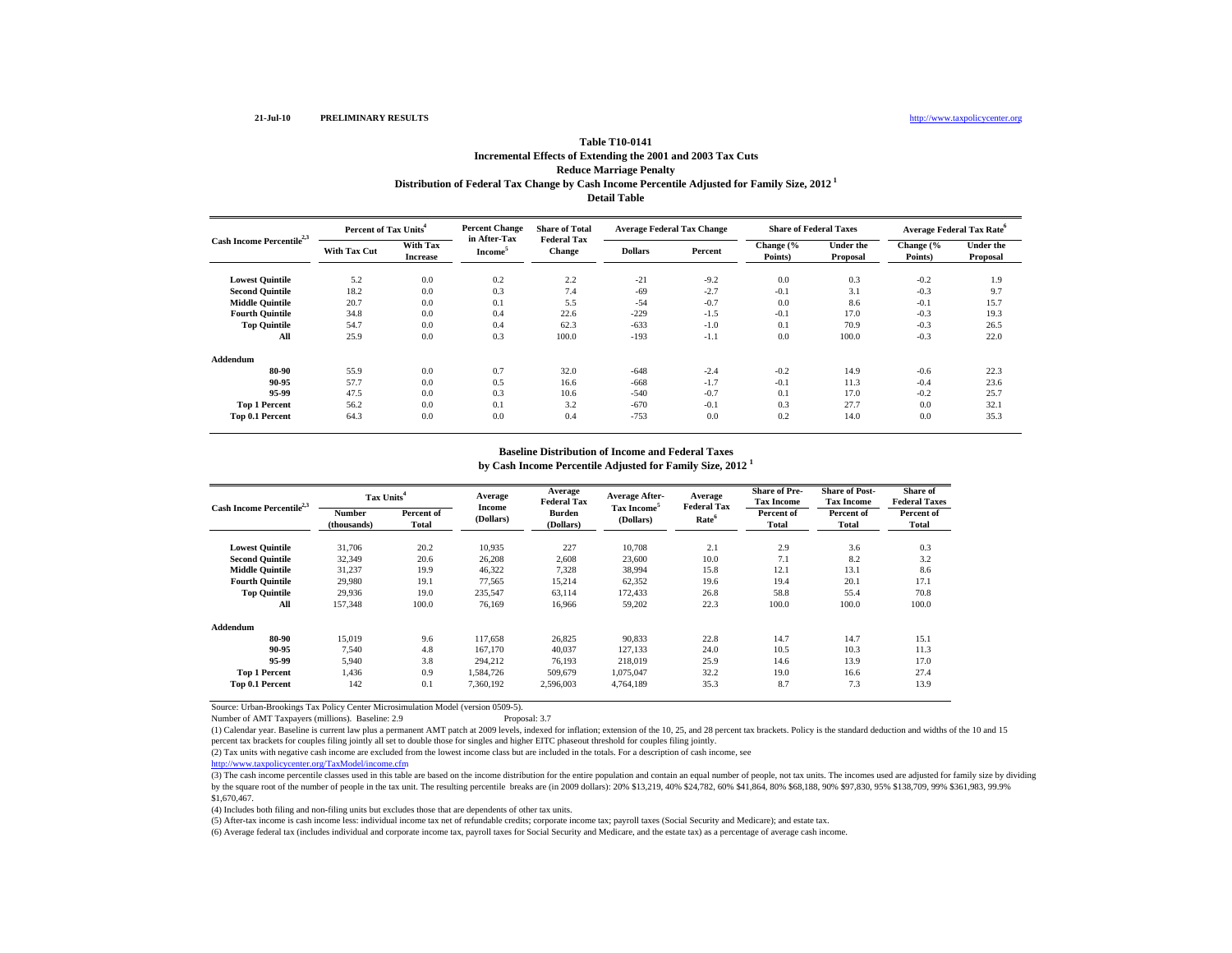# **Table T10-0141Incremental Effects of Extending the 2001 and 2003 Tax Cuts Reduce Marriage Penalty Distribution of Federal Tax Change by Cash Income Percentile Adjusted for Family Size, 2012 1 Detail Table - Single Tax Units**

| Cash Income Percentile <sup>2,3</sup> | Percent of Tax Units <sup>4</sup> |                             | <b>Percent Change</b><br>in After-Tax | <b>Share of Total</b>               | <b>Average Federal Tax Change</b> |         | <b>Share of Federal Taxes</b> |                              | Average Federal Tax Rate <sup>6</sup> |                              |
|---------------------------------------|-----------------------------------|-----------------------------|---------------------------------------|-------------------------------------|-----------------------------------|---------|-------------------------------|------------------------------|---------------------------------------|------------------------------|
|                                       | <b>With Tax Cut</b>               | With Tax<br><b>Increase</b> | Income <sup>3</sup>                   | <b>Federal Tax</b><br><b>Change</b> | <b>Dollars</b>                    | Percent | Change (%<br>Points)          | <b>Under the</b><br>Proposal | Change (%<br>Points)                  | <b>Under the</b><br>Proposal |
| <b>Lowest Quintile</b>                | 0.0                               | 0.0                         | 0.0                                   | $-2.0$                              | $\mathbf{0}$                      | 0.0     | 0.0                           | 1.5                          | 0.0                                   | 7.2                          |
| <b>Second Quintile</b>                | 0.0                               | 0.0                         | 0.0                                   | 0.6                                 | $\overline{0}$                    | 0.0     | 0.0                           | 5.1                          | 0.0                                   | 10.9                         |
| <b>Middle Quintile</b>                | 0.0                               | 0.0                         | 0.0                                   | $-22.3$                             | $\overline{0}$                    | 0.0     | 0.0                           | 12.4                         | 0.0                                   | 17.2                         |
| <b>Fourth Quintile</b>                | 0.0                               | 0.0                         | 0.0                                   | 19.5                                | $\overline{0}$                    | 0.0     | 0.0                           | 20.5                         | 0.0                                   | 21.1                         |
| <b>Top Quintile</b>                   | 0.0                               | 0.0                         | 0.0                                   | 100.0                               | $\theta$                          | 0.0     | 0.0                           | 60.4                         | 0.0                                   | 27.6                         |
| All                                   | 0.0                               | 0.0                         | 0.0                                   | 100.0                               | $\overline{0}$                    | 0.0     | 0.0                           | 100.0                        | 0.0                                   | 22.0                         |
| Addendum                              |                                   |                             |                                       |                                     |                                   |         |                               |                              |                                       |                              |
| 80-90                                 | 0.0                               | 0.0                         | 0.0                                   | 14.1                                | $\mathbf{0}$                      | 0.0     | 0.0                           | 15.4                         | 0.0                                   | 24.0                         |
| 90-95                                 | 0.0                               | 0.0                         | 0.0                                   | $-19.5$                             | $\theta$                          | 0.0     | 0.0                           | 10.8                         | 0.0                                   | 25.3                         |
| 95-99                                 | 0.0                               | 0.0                         | 0.0                                   | $-9.4$                              | $\theta$                          | 0.0     | 0.0                           | 14.5                         | 0.0                                   | 26.3                         |
| <b>Top 1 Percent</b>                  | 0.0                               | 0.0                         | 0.0                                   | 12.5                                | $\theta$                          | 0.0     | 0.0                           | 19.8                         | 0.0                                   | 34.3                         |
| Top 0.1 Percent                       | 0.0                               | 0.0                         | 0.0                                   | 3.1                                 | $\theta$                          | 0.0     | 0.0                           | 9.5                          | 0.0                                   | 38.1                         |

#### **Baseline Distribution of Income and Federal Taxes**

**by Cash Income Percentile Adjusted for Family Size, 2012 <sup>1</sup>**

| Cash Income Percentile <sup>2,3</sup> | Tax Units <sup>4</sup> |                     | Average             | Average<br><b>Federal Tax</b> | Average After-                       | Average                                 | <b>Share of Pre-</b><br><b>Tax Income</b> | <b>Share of Post-</b><br><b>Tax Income</b> | Share of<br><b>Federal Taxes</b> |
|---------------------------------------|------------------------|---------------------|---------------------|-------------------------------|--------------------------------------|-----------------------------------------|-------------------------------------------|--------------------------------------------|----------------------------------|
|                                       | Number<br>(thousands)  | Percent of<br>Total | Income<br>(Dollars) | Burden<br>(Dollars)           | Tax Income <sup>5</sup><br>(Dollars) | <b>Federal Tax</b><br>Rate <sup>6</sup> | Percent of<br><b>Total</b>                | Percent of<br>Total                        | Percent of<br>Total              |
| <b>Lowest Quintile</b>                | 16.972                 | 24.6                | 8,380               | 603                           | 7.777                                | 7.2                                     | 4.7                                       | 5.6                                        | 1.5                              |
| <b>Second Quintile</b>                | 15,474                 | 22.5                | 19,970              | 2,168                         | 17,802                               | 10.9                                    | 10.2                                      | 11.7                                       | 5.1                              |
| <b>Middle Quintile</b>                | 14,005                 | 20.3                | 34,261              | 5,882                         | 28.379                               | 17.2                                    | 15.9                                      | 16.8                                       | 12.4                             |
| <b>Fourth Quintile</b>                | 11,543                 | 16.8                | 55,833              | 11,793                        | 44,040                               | 21.1                                    | 21.3                                      | 21.5                                       | 20.5                             |
| <b>Top Quintile</b>                   | 9,596                  | 13.9                | 151,979             | 41,872                        | 110.107                              | 27.6                                    | 48.2                                      | 44.8                                       | 60.4                             |
| All                                   | 68,932                 | 100.0               | 43,878              | 9.646                         | 34,232                               | 22.0                                    | 100.0                                     | 100.0                                      | 100.0                            |
| Addendum                              |                        |                     |                     |                               |                                      |                                         |                                           |                                            |                                  |
| 80-90                                 | 5.066                  | 7.4                 | 84,037              | 20,196                        | 63,841                               | 24.0                                    | 14.1                                      | 13.7                                       | 15.4                             |
| 90-95                                 | 2,373                  | 3.4                 | 119,032             | 30,126                        | 88,906                               | 25.3                                    | 9.3                                       | 8.9                                        | 10.8                             |
| 95-99                                 | 1,795                  | 2.6                 | 204,548             | 53,845                        | 150,703                              | 26.3                                    | 12.1                                      | 11.5                                       | 14.5                             |
| <b>Top 1 Percent</b>                  | 361                    | 0.5                 | 1,060,631           | 363,728                       | 696,903                              | 34.3                                    | 12.7                                      | 10.7                                       | 19.8                             |
| Top 0.1 Percent                       | 32                     | 0.1                 | 5,243,107           | 1.996.644                     | 3.246.463                            | 38.1                                    | 5.5                                       | 4.4                                        | 9.5                              |

Source: Urban-Brookings Tax Policy Center Microsimulation Model (version 0509-5).

(1) Calendar year. Baseline is current law plus a permanent AMT patch at 2009 levels, indexed for inflation; extension of the 10, 25, and 28 percent tax brackets. Policy is the standard deduction and widths of the 10 and 15 percent tax brackets for couples filing jointly all set to double those for singles and higher EITC phaseout threshold for couples filing jointly.

(2) Tax units with negative cash income are excluded from the lowest income class but are included in the totals. For a description of cash income, see

http://www.taxpolicycenter.org/TaxModel/income.cfm

(3) The cash income percentile classes used in this table are based on the income distribution for the entire population and contain an equal number of people, not tax units. The incomes used are adjusted for family size b by the square root of the number of people in the tax unit. The resulting percentile breaks are (in 2009 dollars): 20% \$13,219, 40% \$24,782, 60% \$41,864, 80% \$68,188, 90% \$97,830, 95% \$138,709, 99% \$361,983, 99.9% \$1,670,467.

(4) Includes both filing and non-filing units but excludes those that are dependents of other tax units.

(5) After-tax income is cash income less: individual income tax net of refundable credits; corporate income tax; payroll taxes (Social Security and Medicare); and estate tax.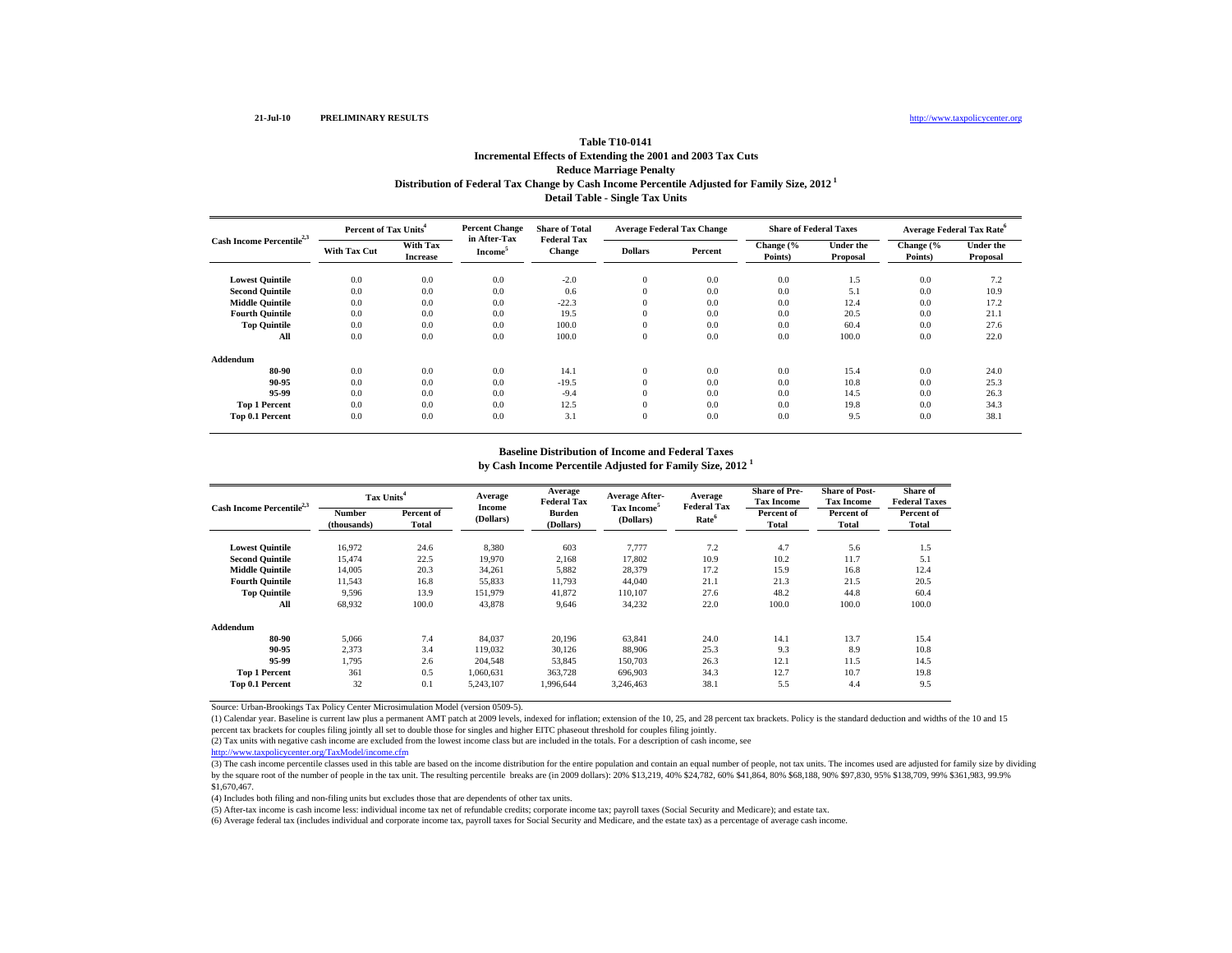# **Table T10-0141Incremental Effects of Extending the 2001 and 2003 Tax Cuts Reduce Marriage Penalty Distribution of Federal Tax Change by Cash Income Percentile Adjusted for Family Size, 2012 1 Detail Table - Married Tax Units Filing Jointly**

| Cash Income Percentile <sup>2,3</sup> | Percent of Tax Units <sup>4</sup> |                             | <b>Percent Change</b>               | <b>Share of Total</b>               | <b>Average Federal Tax Change</b> |         | <b>Share of Federal Taxes</b> |                              | <b>Average Federal Tax Rate</b> <sup>6</sup> |                              |
|---------------------------------------|-----------------------------------|-----------------------------|-------------------------------------|-------------------------------------|-----------------------------------|---------|-------------------------------|------------------------------|----------------------------------------------|------------------------------|
|                                       | <b>With Tax Cut</b>               | With Tax<br><b>Increase</b> | in After-Tax<br>Income <sup>3</sup> | <b>Federal Tax</b><br><b>Change</b> | <b>Dollars</b>                    | Percent | Change (%<br>Points)          | <b>Under the</b><br>Proposal | Change (%<br>Points)                         | <b>Under the</b><br>Proposal |
| <b>Lowest Quintile</b>                | 23.2                              | 0.0                         | 0.7                                 | 2.2                                 | -99                               | $-23.2$ | 0.0                           | 0.1                          | $-0.7$                                       | 2.3                          |
| <b>Second Quintile</b>                | 61.9                              | 0.0                         | 0.8                                 | 7.4                                 | $-245$                            | $-7.3$  | $-0.1$                        | 1.6                          | $-0.7$                                       | 9.3                          |
| <b>Middle Quintile</b>                | 52.5                              | 0.0                         | 0.3                                 | 5.3                                 | $-138$                            | $-1.6$  | 0.0                           | 5.6                          | $-0.2$                                       | 14.3                         |
| <b>Fourth Quintile</b>                | 66.1                              | 0.0                         | 0.6                                 | 22.1                                | $-438$                            | $-2.5$  | $-0.1$                        | 14.8                         | $-0.5$                                       | 18.3                         |
| <b>Top Quintile</b>                   | 85.9                              | 0.0                         | 0.5                                 | 62.9                                | $-1,005$                          | $-1.3$  | 0.3                           | 77.8                         | $-0.4$                                       | 26.2                         |
| All                                   | 63.6                              | 0.0                         | 0.5                                 | 100.0                               | $-484$                            | $-1.7$  | 0.0                           | 100.0                        | $-0.4$                                       | 22.9                         |
| Addendum                              |                                   |                             |                                     |                                     |                                   |         |                               |                              |                                              |                              |
| 80-90                                 | 91.9                              | 0.0                         | 1.0                                 | 32.2                                | $-1,080$                          | $-3.5$  | $-0.3$                        | 14.9                         | $-0.8$                                       | 21.6                         |
| 90-95                                 | 88.4                              | 0.0                         | 0.7                                 | 16.8                                | $-1,031$                          | $-2.3$  | $-0.1$                        | 12.1                         | $-0.5$                                       | 23.0                         |
| 95-99                                 | 71.3                              | 0.0                         | 0.3                                 | 10.7                                | $-818$                            | $-0.9$  | 0.1                           | 19.0                         | $-0.2$                                       | 25.6                         |
| <b>Top 1 Percent</b>                  | 77.7                              | 0.0                         | 0.1                                 | 3.2                                 | $-938$                            | $-0.2$  | 0.5                           | 31.7                         | $-0.1$                                       | 31.6                         |
| Top 0.1 Percent                       | 85.0                              | 0.0                         | 0.0                                 | 0.4                                 | $-1,020$                          | 0.0     | 0.3                           | 15.9                         | 0.0                                          | 34.7                         |

#### **Baseline Distribution of Income and Federal Taxes**

**by Cash Income Percentile Adjusted for Family Size, 2012 <sup>1</sup>**

| Cash Income Percentile <sup>2,3</sup> |                       | Tax Units <sup>4</sup> |                     | Average<br><b>Federal Tax</b> | Average After-                       | Average<br><b>Federal Tax</b> | <b>Share of Pre-</b><br><b>Tax Income</b> | <b>Share of Post-</b><br><b>Tax Income</b> | Share of<br><b>Federal Taxes</b> |
|---------------------------------------|-----------------------|------------------------|---------------------|-------------------------------|--------------------------------------|-------------------------------|-------------------------------------------|--------------------------------------------|----------------------------------|
|                                       | Number<br>(thousands) | Percent of<br>Total    | Income<br>(Dollars) | Burden<br>(Dollars)           | Tax Income <sup>5</sup><br>(Dollars) | Rate <sup>6</sup>             | Percent of<br><b>Total</b>                | Percent of<br>Total                        | Percent of<br>Total              |
| <b>Lowest Quintile</b>                | 6.622                 | 10.8                   | 14.526              | 426                           | 14.100                               | 2.9                           | 1.2                                       | 1.6                                        | 0.2                              |
| <b>Second Quintile</b>                | 8,956                 | 14.6                   | 33,405              | 3,354                         | 30,050                               | 10.0                          | 3.9                                       | 4.5                                        | 1.7                              |
| <b>Middle Quintile</b>                | 11.470                | 18.7                   | 59.671              | 8,695                         | 50,976                               | 14.6                          | 8.9                                       | 9.9                                        | 5.6                              |
| <b>Fourth Quintile</b>                | 15,032                | 24.5                   | 95,023              | 17.845                        | 77,177                               | 18.8                          | 18.5                                      | 19.6                                       | 14.9                             |
| <b>Top Quintile</b>                   | 18.609                | 30.3                   | 281,842             | 74.891                        | 206,952                              | 26.6                          | 67.8                                      | 64.9                                       | 77.6                             |
| All                                   | 61,357                | 100.0                  | 126,020             | 29,288                        | 96,732                               | 23.2                          | 100.0                                     | 100.0                                      | 100.0                            |
| Addendum                              |                       |                        |                     |                               |                                      |                               |                                           |                                            |                                  |
| 80-90                                 | 8.860                 | 14.4                   | 138,312             | 30,888                        | 107.424                              | 22.3                          | 15.9                                      | 16.0                                       | 15.2                             |
| 90-95                                 | 4,843                 | 7.9                    | 192,091             | 45,213                        | 146,877                              | 23.5                          | 12.0                                      | 12.0                                       | 12.2                             |
| 95-99                                 | 3,890                 | 6.3                    | 337,723             | 87,218                        | 250,505                              | 25.8                          | 17.0                                      | 16.4                                       | 18.9                             |
| <b>Top 1 Percent</b>                  | 1,015                 | 1.7                    | 1,748,464           | 553,237                       | 1,195,228                            | 31.6                          | 23.0                                      | 20.5                                       | 31.3                             |
| Top 0.1 Percent                       | 102                   | 0.2                    | 7,890,377           | 2,739,014                     | 5,151,364                            | 34.7                          | 10.5                                      | 8.9                                        | 15.6                             |

Source: Urban-Brookings Tax Policy Center Microsimulation Model (version 0509-5).

(1) Calendar year. Baseline is current law plus a permanent AMT patch at 2009 levels, indexed for inflation; extension of the 10, 25, and 28 percent tax brackets. Policy is the standard deduction and widths of the 10 and 15 percent tax brackets for couples filing jointly all set to double those for singles and higher EITC phaseout threshold for couples filing jointly.

(2) Tax units with negative cash income are excluded from the lowest income class but are included in the totals. For a description of cash income, see

http://www.taxpolicycenter.org/TaxModel/income.cfm

(3) The cash income percentile classes used in this table are based on the income distribution for the entire population and contain an equal number of people, not tax units. The incomes used are adjusted for family size b by the square root of the number of people in the tax unit. The resulting percentile breaks are (in 2009 dollars): 20% \$13,219, 40% \$24,782, 60% \$41,864, 80% \$68,188, 90% \$97,830, 95% \$138,709, 99% \$361,983, 99.9% \$1,670,467.

(4) Includes both filing and non-filing units but excludes those that are dependents of other tax units.

(5) After-tax income is cash income less: individual income tax net of refundable credits; corporate income tax; payroll taxes (Social Security and Medicare); and estate tax.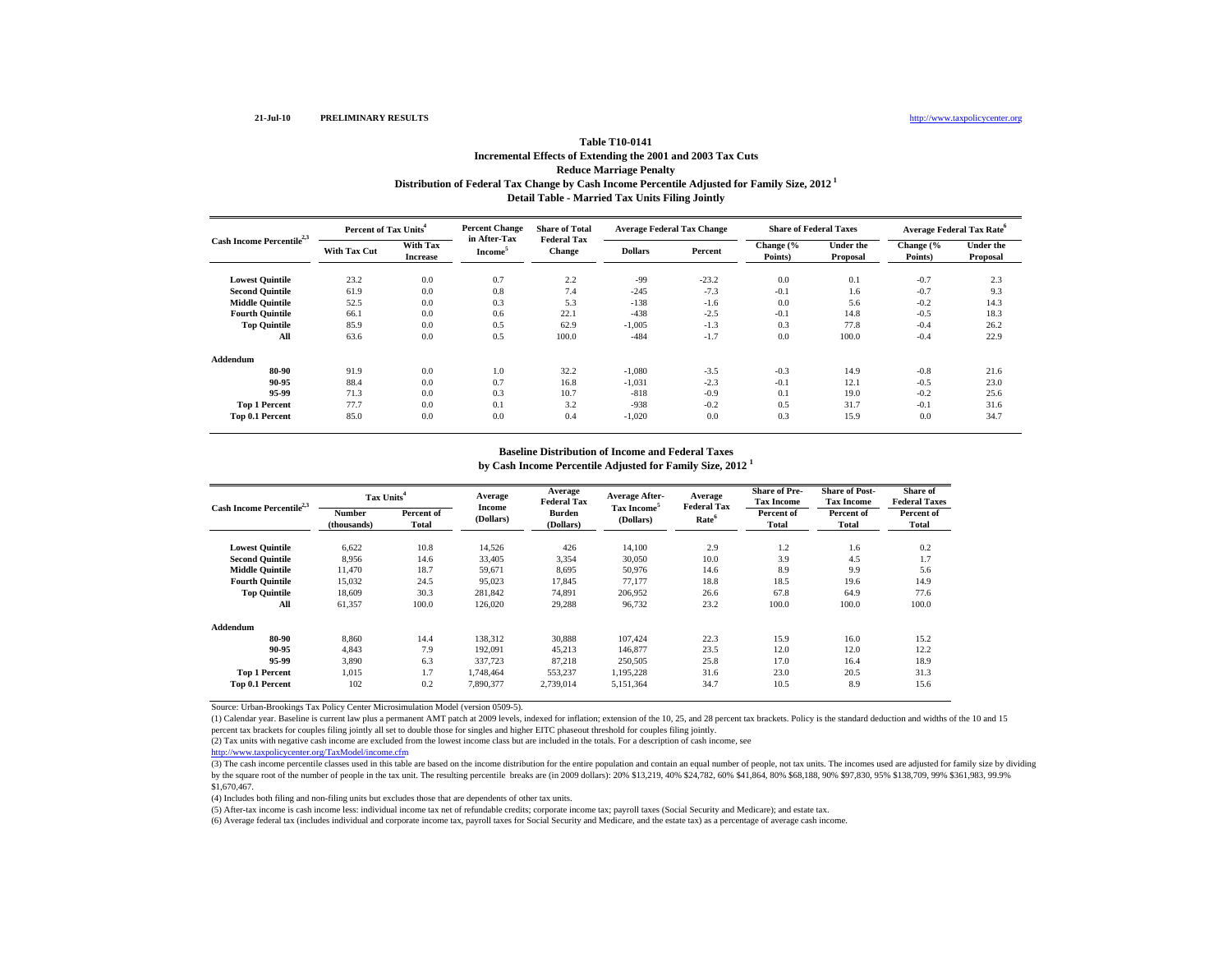# **Table T10-0141Incremental Effects of Extending the 2001 and 2003 Tax Cuts Reduce Marriage Penalty Distribution of Federal Tax Change by Cash Income Percentile Adjusted for Family Size, 2012 1 Detail Table - Head of Household Tax Units**

| Cash Income Percentile <sup>2,3</sup> | Percent of Tax Units <sup>4</sup> |                             | <b>Percent Change</b>               | <b>Share of Total</b>               | <b>Average Federal Tax Change</b> |         | <b>Share of Federal Taxes</b> |                              |                      | <b>Average Federal Tax Rate</b> <sup>6</sup> |
|---------------------------------------|-----------------------------------|-----------------------------|-------------------------------------|-------------------------------------|-----------------------------------|---------|-------------------------------|------------------------------|----------------------|----------------------------------------------|
|                                       | <b>With Tax Cut</b>               | With Tax<br><b>Increase</b> | in After-Tax<br>Income <sup>3</sup> | <b>Federal Tax</b><br><b>Change</b> | <b>Dollars</b>                    | Percent | Change (%<br>Points)          | <b>Under the</b><br>Proposal | Change (%<br>Points) | <b>Under the</b><br>Proposal                 |
| <b>Lowest Quintile</b>                | 0.0                               | 0.0                         | 0.0                                 | 1.7                                 | $\mathbf{0}$                      | 0.0     | 0.0                           | $-4.0$                       | 0.0                  | $-5.9$                                       |
| <b>Second Quintile</b>                | 0.0                               | 0.0                         | 0.0                                 | 10.1                                | $\mathbf{0}$                      | 0.0     | 0.0                           | 12.4                         | 0.0                  | 8.3                                          |
| <b>Middle Quintile</b>                | 0.0                               | 0.0                         | 0.0                                 | 18.0                                | $\mathbf{0}$                      | 0.0     | 0.0                           | 27.1                         | 0.0                  | 16.2                                         |
| <b>Fourth Quintile</b>                | 0.0                               | 0.0                         | 0.0                                 | 7.6                                 | $\mathbf{0}$                      | 0.0     | 0.0                           | 28.0                         | 0.0                  | 20.1                                         |
| <b>Top Quintile</b>                   | 0.0                               | 0.0                         | 0.0                                 | $-15.8$                             | $\Omega$                          | 0.0     | 0.0                           | 36.5                         | 0.0                  | 25.3                                         |
| All                                   | 0.0                               | 0.0                         | 0.0                                 | 100.0                               | $\theta$                          | 0.0     | 0.0                           | 100.0                        | 0.0                  | 15.0                                         |
| Addendum                              |                                   |                             |                                     |                                     |                                   |         |                               |                              |                      |                                              |
| 80-90                                 | 0.0                               | 0.0                         | 0.0                                 | 3.4                                 | $\mathbf{0}$                      | 0.0     | 0.0                           | 13.6                         | 0.0                  | 23.0                                         |
| 90-95                                 | 0.0                               | 0.0                         | 0.0                                 | 0.4                                 | $\mathbf{0}$                      | 0.0     | 0.0                           | 5.5                          | 0.0                  | 23.6                                         |
| 95-99                                 | 0.0                               | 0.0                         | 0.0                                 | 5.8                                 | $\mathbf{0}$                      | 0.0     | 0.0                           | 7.5                          | 0.0                  | 24.1                                         |
| <b>Top 1 Percent</b>                  | 0.0                               | 0.0                         | 0.0                                 | 0.0                                 | $\Omega$                          | 0.0     | 0.0                           | 9.9                          | 0.0                  | 32.2                                         |
| Top 0.1 Percent                       | 0.0                               | 0.0                         | 0.0                                 | 2.0                                 | $\theta$                          | 0.0     | 0.0                           | 4.6                          | 0.0                  | 35.2                                         |

#### **Baseline Distribution of Income and Federal Taxes**

**by Cash Income Percentile Adjusted for Family Size, 2012 <sup>1</sup>**

| Cash Income Percentile <sup>2,3</sup> |                       | Tax Units <sup>4</sup> |                     | Average<br><b>Federal Tax</b> | <b>Average After-</b>                | Average<br><b>Federal Tax</b> | <b>Share of Pre-</b><br><b>Tax Income</b> | <b>Share of Post-</b><br><b>Tax Income</b> | Share of<br><b>Federal Taxes</b> |
|---------------------------------------|-----------------------|------------------------|---------------------|-------------------------------|--------------------------------------|-------------------------------|-------------------------------------------|--------------------------------------------|----------------------------------|
|                                       | Number<br>(thousands) | Percent of<br>Total    | Income<br>(Dollars) | Burden<br>(Dollars)           | Tax Income <sup>5</sup><br>(Dollars) | Rate <sup>6</sup>             | Percent of<br><b>Total</b>                | Percent of<br>Total                        | Percent of<br>Total              |
| <b>Lowest Quintile</b>                | 7.840                 | 31.9                   | 13.490              | $-789$                        | 14.279                               | $-5.9$                        | 10.3                                      | 12.8                                       | $-4.0$                           |
| <b>Second Quintile</b>                | 7,497                 | 30.5                   | 30,617              | 2,545                         | 28,072                               | 8.3                           | 22.4                                      | 24.2                                       | 12.4                             |
| <b>Middle Quintile</b>                | 5,095                 | 20.8                   | 50,275              | 8.160                         | 42.115                               | 16.2                          | 25.0                                      | 24.6                                       | 27.1                             |
| <b>Fourth Quintile</b>                | 2.777                 | 11.3                   | 76,881              | 15.476                        | 61.405                               | 20.1                          | 20.8                                      | 19.6                                       | 28.0                             |
| <b>Top Quintile</b>                   | 1,242                 | 5.1                    | 178,521             | 45.086                        | 133.435                              | 25.3                          | 21.6                                      | 19.0                                       | 36.5                             |
| All                                   | 24,547                | 100.0                  | 41,760              | 6,255                         | 35,505                               | 15.0                          | 100.0                                     | 100.0                                      | 100.0                            |
| Addendum                              |                       |                        |                     |                               |                                      |                               |                                           |                                            |                                  |
| 80-90                                 | 805                   | 3.3                    | 112.763             | 25,909                        | 86,854                               | 23.0                          | 8.9                                       | 8.0                                        | 13.6                             |
| 90-95                                 | 232                   | 0.9                    | 154,893             | 36,474                        | 118,419                              | 23.6                          | 3.5                                       | 3.2                                        | 5.5                              |
| 95-99                                 | 173                   | 0.7                    | 278,418             | 67,053                        | 211,365                              | 24.1                          | 4.7                                       | 4.2                                        | 7.5                              |
| <b>Top 1 Percent</b>                  | 33                    | 0.1                    | 1,423,600           | 457,664                       | 965,936                              | 32.2                          | 4.6                                       | 3.7                                        | 9.9                              |
| Top 0.1 Percent                       | 3                     | 0.0                    | 6,950,503           | 2,446,863                     | 4,503,640                            | 35.2                          | 2.0                                       | 1.5                                        | 4.6                              |

Source: Urban-Brookings Tax Policy Center Microsimulation Model (version 0509-5).

(1) Calendar year. Baseline is current law plus a permanent AMT patch at 2009 levels, indexed for inflation; extension of the 10, 25, and 28 percent tax brackets. Policy is the standard deduction and widths of the 10 and 15 percent tax brackets for couples filing jointly all set to double those for singles and higher EITC phaseout threshold for couples filing jointly.

(2) Tax units with negative cash income are excluded from the lowest income class but are included in the totals. For a description of cash income, see

http://www.taxpolicycenter.org/TaxModel/income.cfm

(3) The cash income percentile classes used in this table are based on the income distribution for the entire population and contain an equal number of people, not tax units. The incomes used are adjusted for family size b by the square root of the number of people in the tax unit. The resulting percentile breaks are (in 2009 dollars): 20% \$13,219, 40% \$24,782, 60% \$41,864, 80% \$68,188, 90% \$97,830, 95% \$138,709, 99% \$361,983, 99.9% \$1,670,467.

(4) Includes both filing and non-filing units but excludes those that are dependents of other tax units.

(5) After-tax income is cash income less: individual income tax net of refundable credits; corporate income tax; payroll taxes (Social Security and Medicare); and estate tax.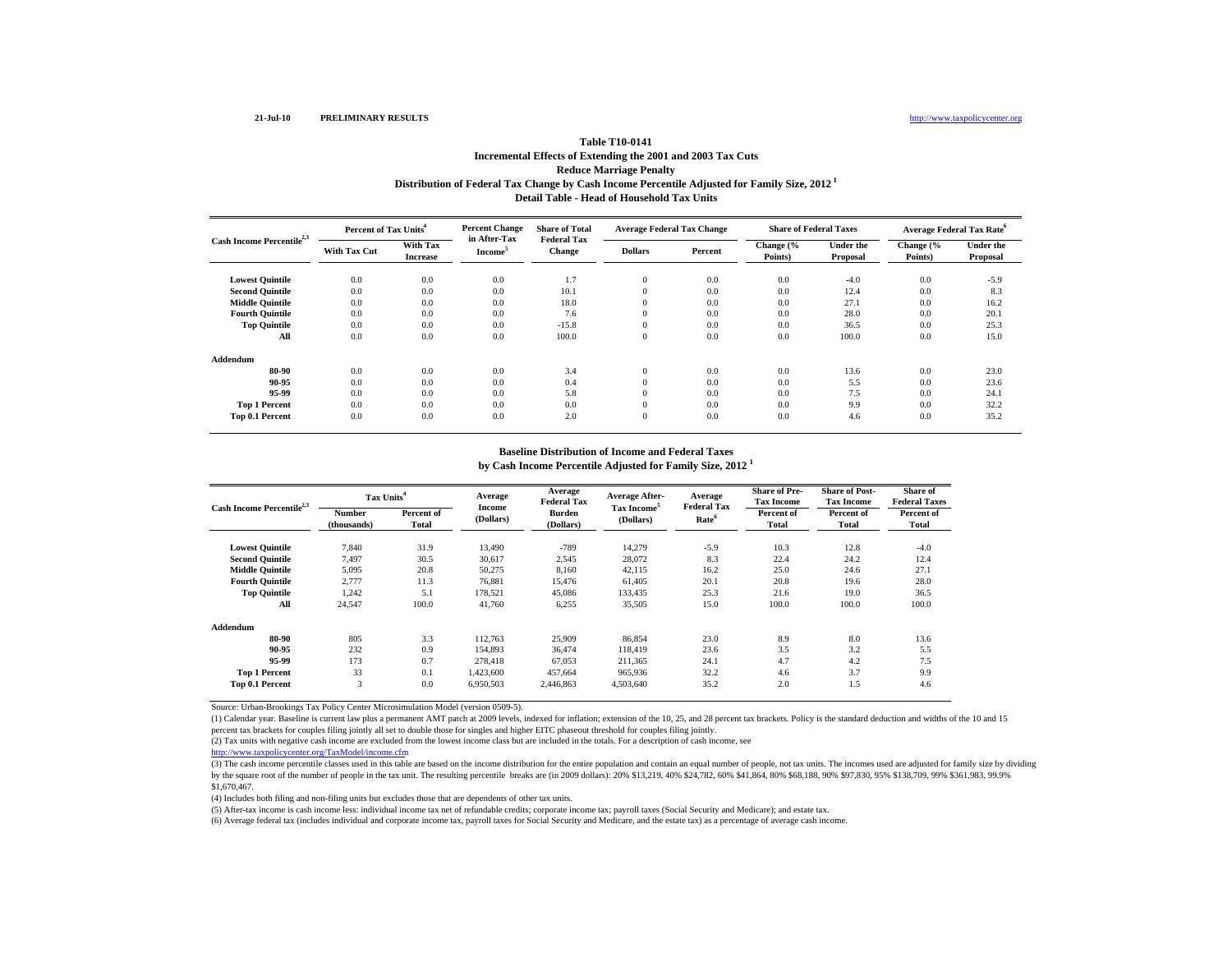# **Table T10-0141Incremental Effects of Extending the 2001 and 2003 Tax Cuts Reduce Marriage Penalty Distribution of Federal Tax Change by Cash Income Percentile Adjusted for Family Size, 2012 1 Detail Table - Tax Units with Children**

| Cash Income Percentile <sup>2,3</sup> | Percent of Tax Units <sup>4</sup> |                             | <b>Percent Change</b>               | <b>Share of Total</b>               | <b>Average Federal Tax Change</b> |         | <b>Share of Federal Taxes</b> |                              | <b>Average Federal Tax Rate</b> <sup>6</sup> |                              |
|---------------------------------------|-----------------------------------|-----------------------------|-------------------------------------|-------------------------------------|-----------------------------------|---------|-------------------------------|------------------------------|----------------------------------------------|------------------------------|
|                                       | <b>With Tax Cut</b>               | With Tax<br><b>Increase</b> | in After-Tax<br>Income <sup>3</sup> | <b>Federal Tax</b><br><b>Change</b> | <b>Dollars</b>                    | Percent | Change (%<br>Points)          | <b>Under the</b><br>Proposal | Change (%<br>Points)                         | <b>Under the</b><br>Proposal |
| <b>Lowest Quintile</b>                | 11.5                              | 0.0                         | 0.4                                 | 4.1                                 | $-59$                             | 6.1     | $-0.1$                        | $-1.0$                       | $-0.4$                                       | $-7.0$                       |
| <b>Second Quintile</b>                | 31.6                              | 0.0                         | 0.5                                 | 12.1                                | $-171$                            | $-5.4$  | $-0.1$                        | 3.1                          | $-0.5$                                       | 8.7                          |
| <b>Middle Ouintile</b>                | 31.3                              | 0.0                         | 0.2                                 | 6.4                                 | $-91$                             | $-0.9$  | 0.1                           | 10.3                         | $-0.2$                                       | 16.7                         |
| <b>Fourth Quintile</b>                | 51.7                              | 0.0                         | 0.6                                 | 30.2                                | $-452$                            | $-2.1$  | $-0.2$                        | 19.8                         | $-0.4$                                       | 20.1                         |
| <b>Top Quintile</b>                   | 73.7                              | 0.0                         | 0.4                                 | 47.3                                | $-836$                            | $-1.0$  | 0.3                           | 67.8                         | $-0.3$                                       | 27.4                         |
| All                                   | 38.3                              | 0.0                         | 0.4                                 | 100.0                               | $-299$                            | $-1.4$  | 0.0                           | 100.0                        | $-0.3$                                       | 21.9                         |
| Addendum                              |                                   |                             |                                     |                                     |                                   |         |                               |                              |                                              |                              |
| 80-90                                 | 81.6                              | 0.0                         | 0.8                                 | 28.4                                | $-949$                            | $-2.6$  | $-0.2$                        | 15.4                         | $-0.6$                                       | 22.9                         |
| 90-95                                 | 72.0                              | 0.0                         | 0.5                                 | 10.5                                | $-779$                            | $-1.4$  | 0.0                           | 10.4                         | $-0.4$                                       | 24.1                         |
| 95-99                                 | 51.9                              | 0.0                         | 0.2                                 | 6.0                                 | $-560$                            | $-0.5$  | 0.2                           | 16.5                         | $-0.1$                                       | 27.0                         |
| <b>Top 1 Percent</b>                  | 80.2                              | 0.0                         | 0.1                                 | 2.4                                 | $-957$                            | $-0.1$  | 0.3                           | 25.5                         | $-0.1$                                       | 33.6                         |
| Top 0.1 Percent                       | 85.7                              | 0.0                         | 0.0                                 | 0.3                                 | $-1.011$                          | 0.0     | 0.2                           | 12.3                         | 0.0                                          | 35.7                         |

#### **Baseline Distribution of Income and Federal Taxes**

**by Cash Income Percentile Adjusted for Family Size, 2012 <sup>1</sup>**

| Cash Income Percentile <sup>2,3</sup> | Tax Units <sup>4</sup> |                     | Average             | Average<br><b>Federal Tax</b> | Average After-                       | Average                                 | <b>Share of Pre-</b><br><b>Tax Income</b> | <b>Share of Post-</b><br><b>Tax Income</b> | Share of<br><b>Federal Taxes</b> |
|---------------------------------------|------------------------|---------------------|---------------------|-------------------------------|--------------------------------------|-----------------------------------------|-------------------------------------------|--------------------------------------------|----------------------------------|
|                                       | Number<br>(thousands)  | Percent of<br>Total | Income<br>(Dollars) | Burden<br>(Dollars)           | Tax Income <sup>5</sup><br>(Dollars) | <b>Federal Tax</b><br>Rate <sup>6</sup> | Percent of<br>Total                       | Percent of<br>Total                        | Percent of<br>Total              |
| <b>Lowest Quintile</b>                | 10,133                 | 20.6                | 14,723              | $-968$                        | 15,691                               | $-6.6$                                  | 3.2                                       | 4.4                                        | $-0.9$                           |
| <b>Second Quintile</b>                | 10,359                 | 21.1                | 34,672              | 3,198                         | 31,475                               | 9.2                                     | 7.7                                       | 8.9                                        | 3.2                              |
| <b>Middle Quintile</b>                | 10,251                 | 20.9                | 62,298              | 10,462                        | 51,836                               | 16.8                                    | 13.6                                      | 14.6                                       | 10.3                             |
| <b>Fourth Ouintile</b>                | 9,800                  | 19.9                | 103,142             | 21,175                        | 81,967                               | 20.5                                    | 21.6                                      | 22.0                                       | 19.9                             |
| <b>Top Quintile</b>                   | 8.315                  | 16.9                | 306,063             | 84.639                        | 221.424                              | 27.7                                    | 54.3                                      | 50.5                                       | 67.5                             |
| All                                   | 49,155                 | 100.0               | 95,419              | 21,222                        | 74,197                               | 22.2                                    | 100.0                                     | 100.0                                      | 100.0                            |
| Addendum                              |                        |                     |                     |                               |                                      |                                         |                                           |                                            |                                  |
| 80-90                                 | 4.398                  | 9.0                 | 157.496             | 36.964                        | 120.531                              | 23.5                                    | 14.8                                      | 14.5                                       | 15.6                             |
| 90-95                                 | 1.976                  | 4.0                 | 224,546             | 54,779                        | 169,767                              | 24.4                                    | 9.5                                       | 9.2                                        | 10.4                             |
| 95-99                                 | 1.567                  | 3.2                 | 400,356             | 108.702                       | 291.654                              | 27.2                                    | 13.4                                      | 12.5                                       | 16.3                             |
| <b>Top 1 Percent</b>                  | 374                    | 0.8                 | 2,088,455           | 702,117                       | 1,386,338                            | 33.6                                    | 16.7                                      | 14.2                                       | 25.2                             |
| Top 0.1 Percent                       | 36                     | 0.1                 | 9,839,694           | 3,516,102                     | 6,323,592                            | 35.7                                    | 7.6                                       | 6.3                                        | 12.1                             |

Source: Urban-Brookings Tax Policy Center Microsimulation Model (version 0509-5).

Note: Tax units with children are those claiming an exemption for children at home or away from home.

(1) Calendar year. Baseline is current law plus a permanent AMT patch at 2009 levels, indexed for inflation; extension of the 10, 25, and 28 percent tax brackets. Policy is the standard deduction and widths of the 10 and 15 percent tax brackets for couples filing jointly all set to double those for singles and higher EITC phaseout threshold for couples filing jointly.

(2) Tax units with negative cash income are excluded from the lowest income class but are included in the totals. For a description of cash income, see

http://www.taxpolicycenter.org/TaxModel/income.cfm

(3) The cash income percentile classes used in this table are based on the income distribution for the entire population and contain an equal number of people, not tax units. The incomes used are adjusted for family size b by the square root of the number of people in the tax unit. The resulting percentile breaks are (in 2009 dollars): 20% \$13,219, 40% \$24,782, 60% \$41,864, 80% \$68,188, 90% \$97,830, 95% \$138,709, 99% \$361,983, 99.9% \$1,670,467.

(4) Includes both filing and non-filing units but excludes those that are dependents of other tax units.

(5) After-tax income is cash income less: individual income tax net of refundable credits; corporate income tax; payroll taxes (Social Security and Medicare); and estate tax.